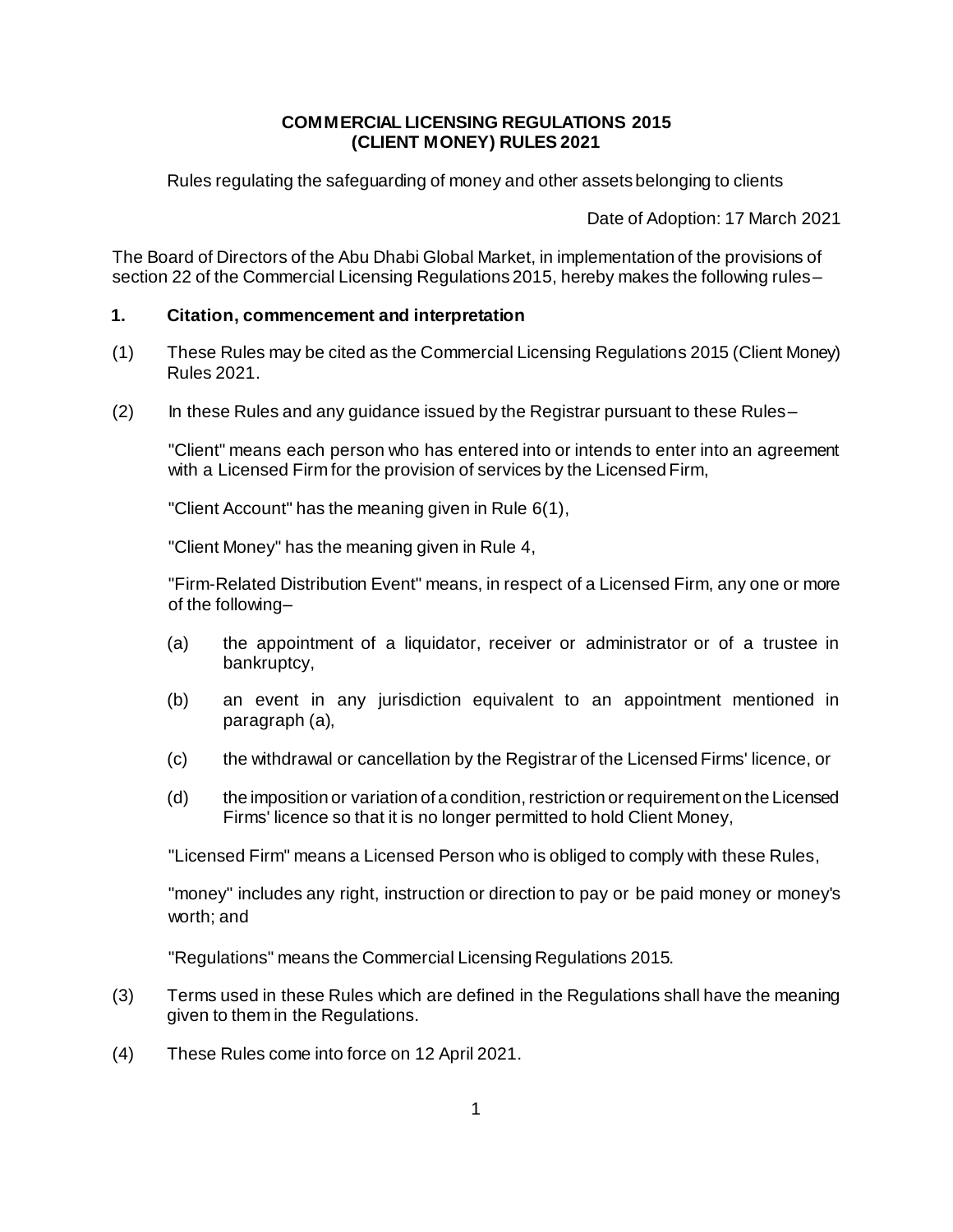## **2. Application**

These Rules shall apply to–

- (a) persons who are required to comply with these rules by the Commercial Licensing Regulations 2015 (Conditions of Licence and Branch Registration) Rules 2021, and
- (b) any other person whose conditions of licence require it to hold Client Money solely in accordance with these Rules.

### **3. General Requirements**

A Licensed Firm must–

- (a) comply with these Rules, and
- (b) have in place the necessary policies, systems and controls, appropriate to the nature and scale of its operations, to prevent the inappropriate use of Client Money.

### <span id="page-1-0"></span>**4. Client Money**

- (1) For the purposes of these Rules, all money held by a Licensed Firm on behalf of a Client in the course of, or in connection with, the carrying on of any Controlled Activity in or from the Abu Dhabi Global Market is "Client Money" except where such money is immediately due and payable by the Client to the Licensed Firm for the Licensed Firm's own account.
- (2) A Licensed Firm, in holding Client Money, must hold it on trust for its respective Clients.
- (3) For the purpose of Rule 4(1), money which is immediately due and payable to a Licensed Firm for the Licensed Firm's own account includes money which is paid to the Licensed Firm (including by being deducted from Client Money held by the Licensed Firm) in settlement of fees, including–
	- (a) fees for services provided to a Client,
	- (b) expenses of the Licensed Firm incurred on behalf of the Client and payable by the Licensed Firm, and
	- (c) other charges that are due and payable to the Licensed Firm.
- (4) Client Money is "held" by a Licensed Firm if it is–
	- (a) directly held by the Licensed Firm,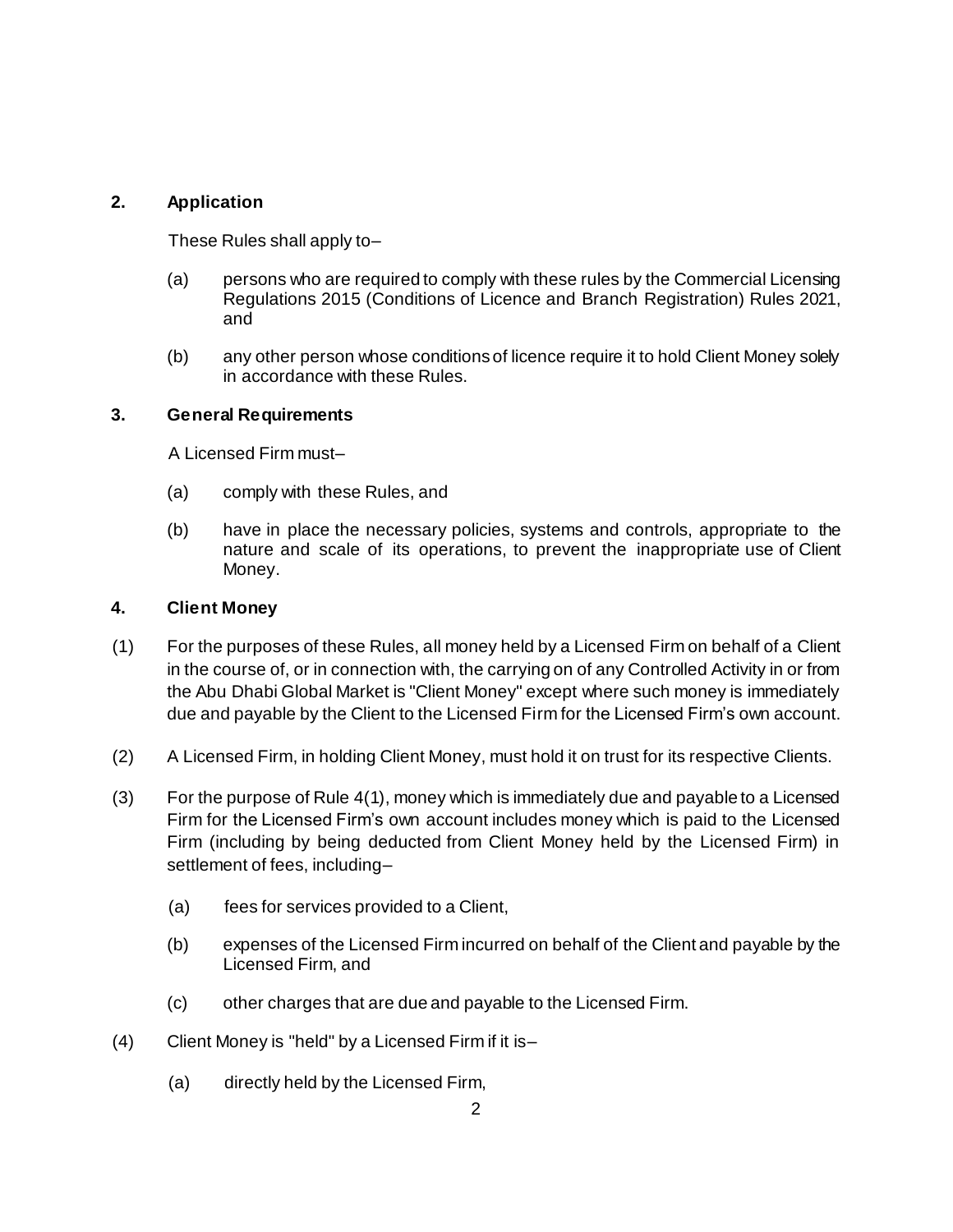- (b) held in an account in the name of the Licensed Firm, or
- (c) held by a person, or in an account in the name of a person, controlled by the Licensed Firm.

## **5. Holding Client Money in a Client Account**

- (1) A Licensed Firm must ensure that Client Money is held–
	- (a) in a Client Account,
	- (b) separately from its own money (subject to Rule 9), and
	- (c) separately from another Client's money (subject to Rule 7),

having regard to any guidance issued by the Registrar.

(2) The title of the Client Account shall sufficiently distinguish the account from any other account containing money that belongs to the Licensed Firm.

### **6. Operation of a Client Account**

- <span id="page-2-0"></span>(1) A "Client Account" in relation to Client Money is an account that–
	- (a) is held with a bank authorised to accept deposits,
	- (b) is established to hold Client Money, and
	- (c) includes words "Client Account", or words to similar effect, in its title,

having regard to any guidance issued by the Registrar.

- (2) A Licensed Firm must maintain a master list of all Client Accounts. The master list must detail in respect of each Client Account–
	- (a) the name of the account,
	- (b) the account number,
	- (c) the location of the account,
	- (d) the banker or custodian, its address and contact information,
	- (e) the account terms and conditions,
	- (f) whether the account is currently open or closed, and
	- (g) the date of opening or closure.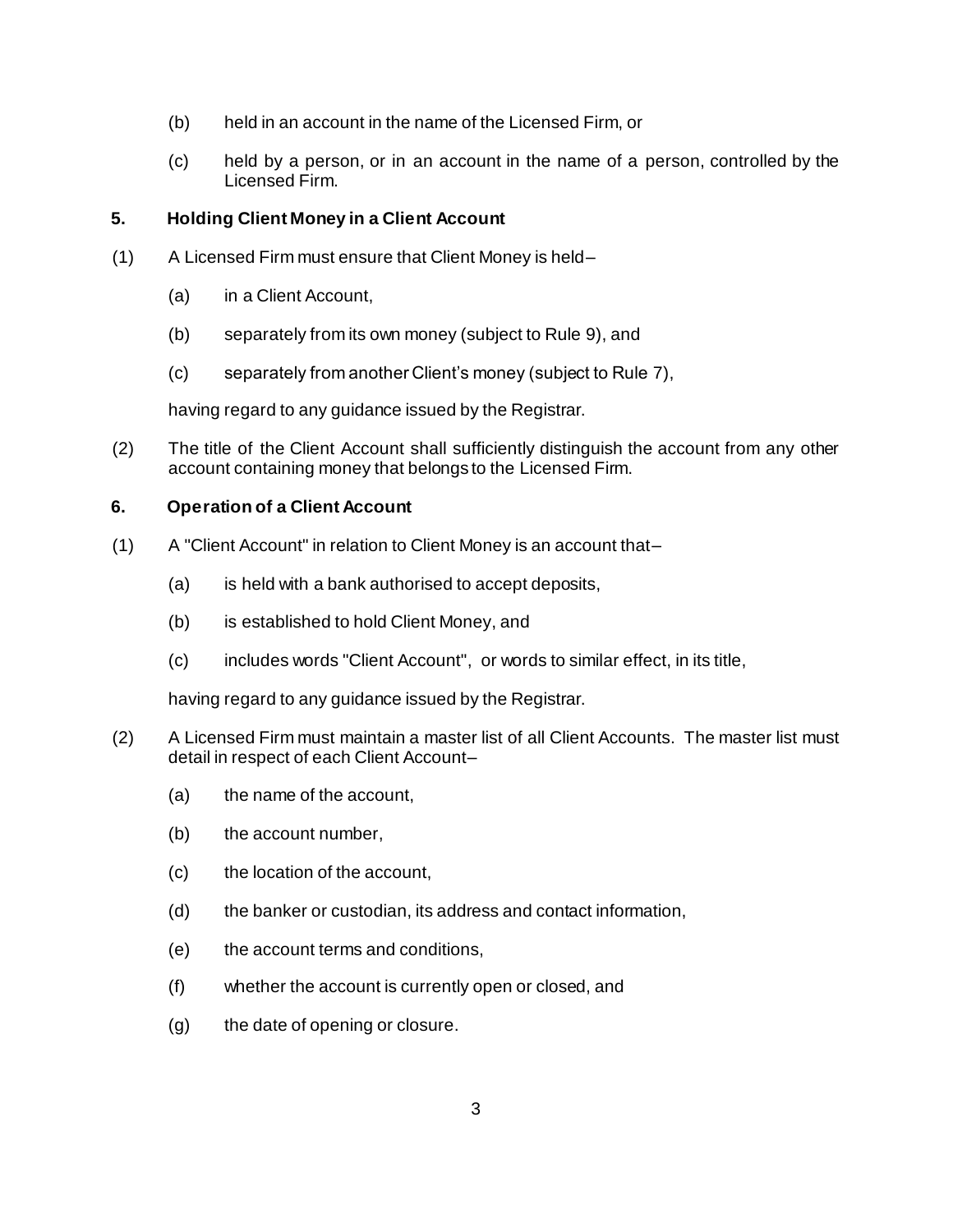(3) The details of the master list must be documented and maintained for at least six years following the closure of an account in accordance with the record keeping requirements set out in Rule [16.](#page-7-0)

### **7. Pooled Accounts**

- <span id="page-3-0"></span>(1) A single Client Account may be used to pool Client Money of more than one Client for one of the following reasons–
	- (a) operational efficacy, or
	- (b) due to an exceptional circumstance where the Licensed Firm is unable to segregate the money of one Client from that of other Clients.
- (2) For the purposes of Rule [7\(1\)\(b\)](#page-3-0) the Licensed Firm must inform the Registrar of the circumstances preventing the money from being segregated.
- (3) When a pooled Client Account is used to hold Client Money, the Licensed Firm must ensure that this is clearly and specifically agreed with the Client in writing.
- (4) The Licensed Firm must be able to promptly identify the individual balance due to each Client from a pooled Client Account.

## **8. Payment of Client Money into Client Accounts**

- (1) Where a Licensed Firm receives Client Money it must ensure, subject to paragraph (5) below, that the Client Money is paid into a Client Account as soon as possible and in any event a Licensed Firm must, within five (5) business days of receipt, instruct its bank to effect that transfer.
- (2) If the Client Money is received by a Licensed Firm in the form of an automated transfer, it must take reasonable steps to ensure that–
	- (a) the money is received directly into a Client Account, and
	- (b) if money is received directly into the Licensed Firm's own account, the money is transferred into a Client Account without delay and in any event a Licensed Firm must, within one (1) business day of receipt, instruct its bank to effect the transfer.
- <span id="page-3-1"></span>(3) If a Licensed Firm receives a mixed remittance (part Client Money and part other money), it must–
	- (a) pay the full sum into a Client Account in accordance with Rule 8(2), and
	- (b) transfer out that part of the payment which is not Client Money as soon as practicable and in any event a Licensed Firm must, within five (5) business days of the day on which it would normally expect the remittance to be cleared, instruct its bank to effect the transfer.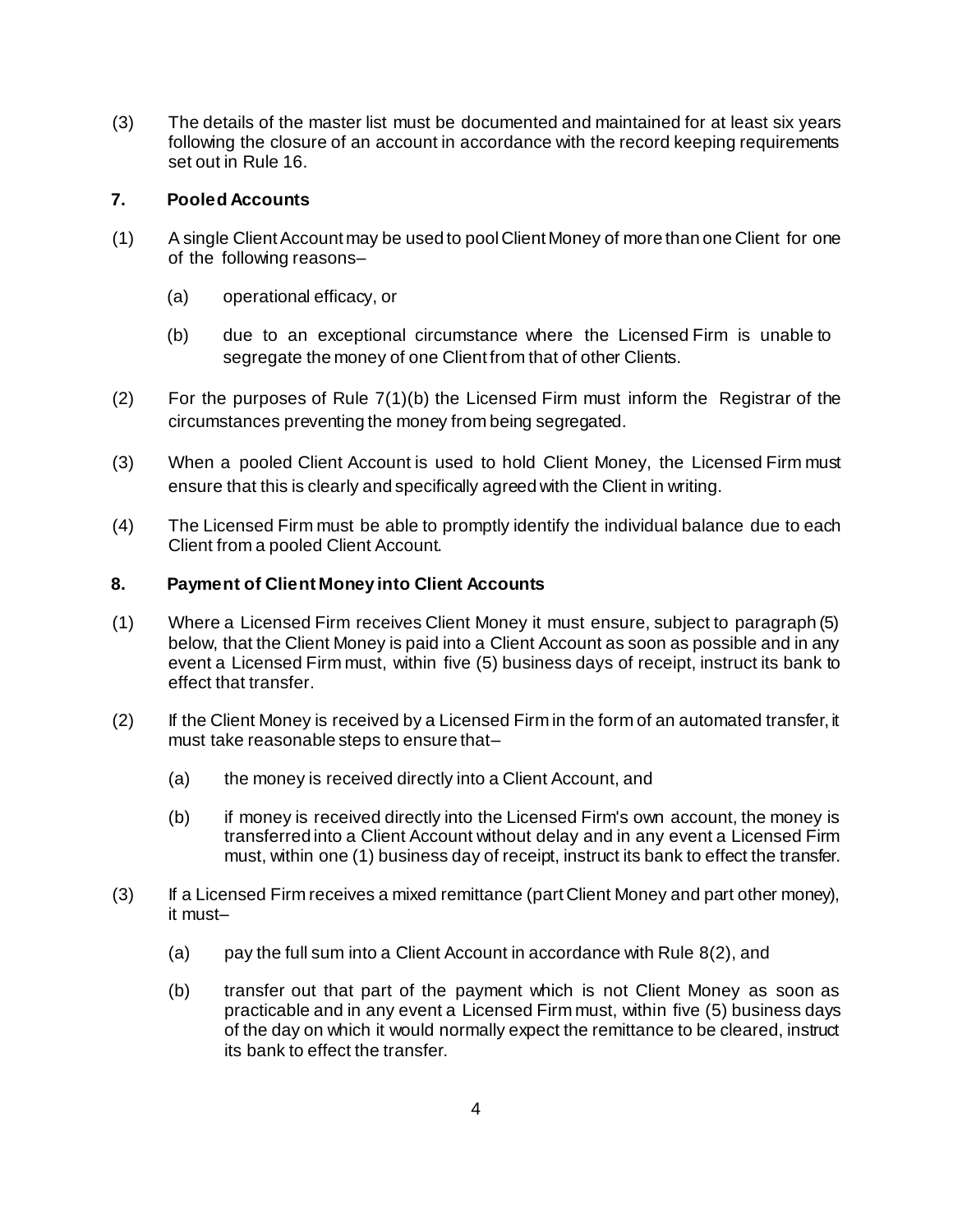- (4) A Licensed Firm may only pay, or permit to be paid, Client Money into a Client Account where it has undertaken a prior assessment of the suitability of the relevant bank and concluded on reasonable grounds that the bank is suitable to hold that Client Money in a Client Account.
- (5) The requirement for a Licensed Firm to pay Client Money into a Client Account does not apply with respect to Client Money–
	- (a) received in the form of cheque, or other payable order, until the Licensed Firm is in receipt of the proceeds of that cheque, or
	- (b) temporarily held, for a maximum period of 30 days from the date of receipt or, if received in the form of a cheque, from the date of receipt of the proceeds of that cheque, by a Licensed Firm before forwarding to a person or entity nominated by the Client.
- (6) A Licensed Firm must have procedures for identifying Client Money received by it.

#### **9. Segregation of Client Money**

- (1) Subject to Rule [9\(2\),](#page-4-0) a Licensed Firm must not deposit its own money into a Client Account.
- <span id="page-4-0"></span> $(2)$  A Licensed Firm may hold money other than Client Money in a Client Account if it is-
	- (a) a minimum sum required to open the account or to keep it open,
	- (b) money that is temporarily in the account in accordance with Rule [8\(3\)](#page-3-1) (a mixed remittance), or
	- (c) interest credited to the account that exceeds the amount payable to Clients as interest, which excess must be transferred from the Client Bank Account within ten (10) business days of the interest having been so credited.
- (3) A Licensed Firm must maintain systems and controls for identifying money that is not permitted to be in a Client Account and for transferring any such money that is in a Client Account out of that account without delay.

### **10. Withdrawal of Client Money from Client Accounts**

- (1) A Licensed Firm must have procedures in place for ensuring that all withdrawals from a Client Account are–
	- (a) subject to the appropriate level of authorisation and, at a minimum, dual authorisation, and
	- (b) in accordance with any constitutional documents.
- (2) Client Money must remain in the Client Account until it is–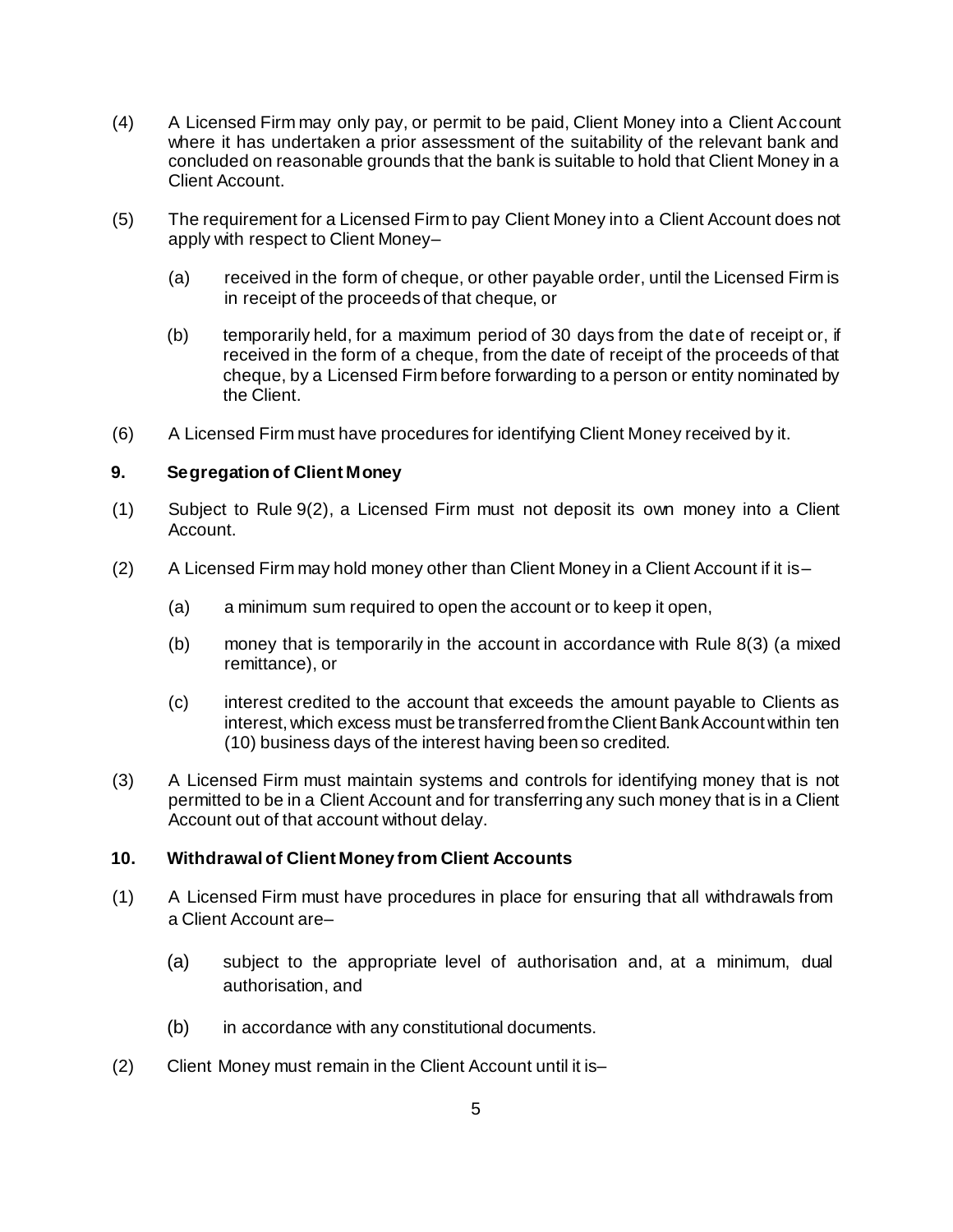- (a) due and payable to the Licensed Firm,
- (b) paid to the Client on whose behalf the Client Money is held,
- (c) paid in accordance with a Client instruction on whose behalf the Client Money is held,
- (d) required to meet the payment obligations of the Client on whose behalf the Client Money is held, or
- (e) paid out in circumstances that are otherwise authorised by the Client.
- (3) A Licensed Firm must not withdraw Client Money to pay for outstanding fees unless authorised by the Client on whose behalf the Client Money is held.
- (4) Subject to paragraph (2), a Licensed Firm must not use Client Money belonging to one Client to satisfy an obligation of another Client.

### **11. Disclosure**

A Licensed Firm must, where relevant, inform any person with whom it proposes to enter into a contract or agreement in respect of the provision of controlled activities of the terms upon which Client Money is held.

## **12. Client Reporting**

- (1) A Licensed Firm must send a statement to the Client quarterly or at such other intervals as are agreed in writing with the Client, in accordance with the requirements set out in guidance that may be issued by the Registrar from time to time.
- (2) The statement must include–
	- (a) the Client's total Client Money balances held by the Licensed Firm reported in the currency in which the Client Money is held,
	- (b) the amount, date, value and description of each credit and debit paid into and out of the account since the previous statement,
	- (c) any interest earned and charged on the Client Money since the previous statement, and
	- (d) any other information that may be specified in the guidance issued by the Registrar pursuant to these Rules.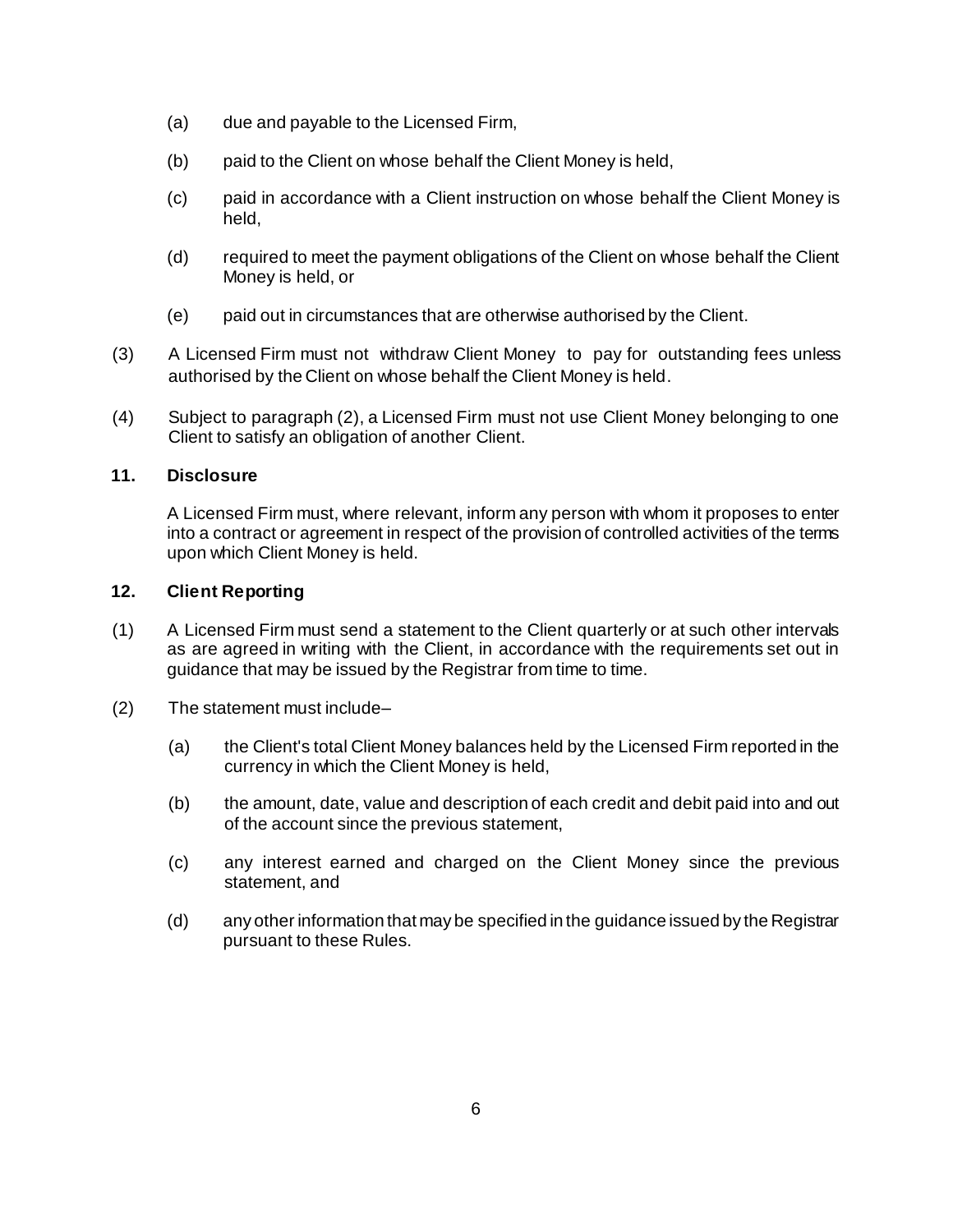(3) The statement sent to the Client must be prepared within one (1) calendar month of the statement date.

### **13. Provision of information**

Where these Rules requires information to be sent to a Client, a Licensed Firm must provide that information directly to the Client and not to another person, unless–

- (a) the Licensed Firm has been instructed by the Client in writing to provide the relevant information to another person, and
- (b) such other person is not connected with the Licensed Firm.

## **14. Reconciliation**

- (1) A Licensed Firm must ensure that a reconciliation is carried out between its records of Client Money and records or statements froma bank in which that Client Money is kept.
- (2) A Licensed Firm shall determine the appropriate frequency of reconciliation and perform the reconciliation promptly.
- (3) A Licensed Firm must maintain accurate and up to date records in relation to Client Money which enable it to promptly identify the balance due to each Client and which are in a form that allows timely reconciliation.
- (4) When a discrepancy is identified, during reconciliation, a Licensed Firm must investigate the reason for the discrepancy and take all reasonable steps to resolve it without delay.
- (5) "Discrepancy" in paragraph (4) above refers to the situation where records of Client Money kept by the Licensed Firm, do not match the statement received from the bank in which the Client Money is held.

# **15. Annual Review of Controls**

A Licensed Firm that holds Client Money must implement an annual independent review of the controls over Client Money that were in place over the period from 1 January to 31 December of the preceding year. The review must–

- (a) verify the effectiveness of the controls with particular regard to the prevention of–
	- (i) loss,
	- (ii) misuse, and
	- (iii) misappropriation of Client Money,
- (b) be performed by an appropriate, independent person who may be an internal or